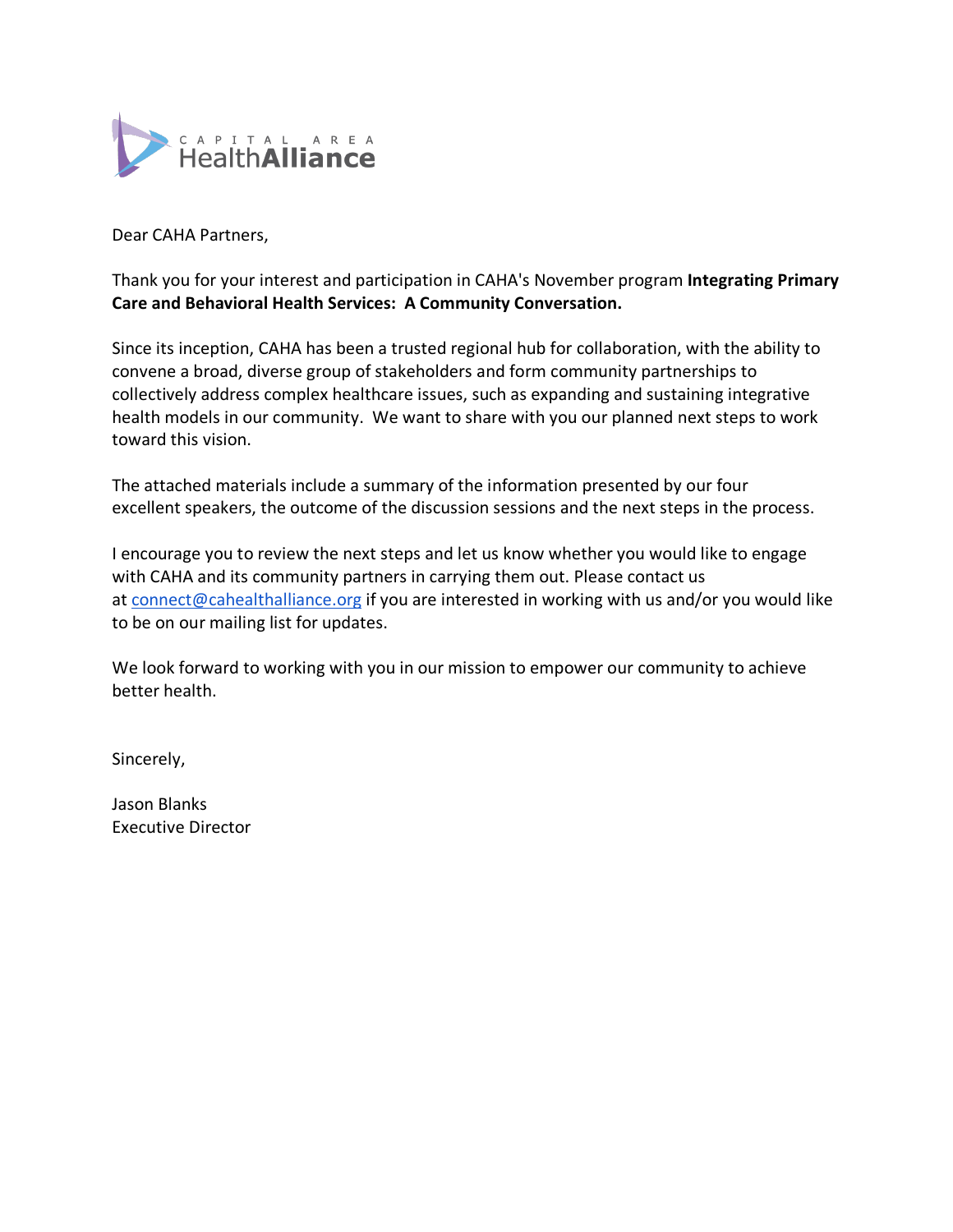# **Integrating Primary Care and Behavioral Health Services: A Community Conversation**

## **November 18, 2021**

The program **Integrating Primary Care and Behavioral Health Services: A Community Conversation** featured presentations and opportunities for discussion. This summary shares highlights from the presentations and question and answer sessions about sustainable models for PC/BH integration.

Presentations included:

*Thinking about the Business of Behavioral Health in Primary Care: Virna Little, PsyD, LCSW-r, SAP, CCM, Cofounder and Chief Operating Officer, Concert Health*

Dr. Little shared insights on factors that support successful integration of behavioral health in primary care settings, the Collaborative Care Model and understanding the coding options that are available to support a sustainable practice.

*Implementing and Sustaining an Integrated Primary Care and Behavioral Health Model:* Andrew R. Champine, PsyD, LP, MSHM, *McLaren Health Care Corporation*: Director of Behavioral Medicine Education, Chief Psychologist MICAPT; *MSU College of Human Medicine*: Assistant Professor Departments of Psychiatry, Family Medicine, and Internal Medicine

Dr. Champine discussed how McLaren Flint is utilizing the Health Behavior and Intervention approach in their integrated primary care – behavioral health settings.

*Michigan Initiatives for Healthcare Integration and Coordination, 2020-21: Robert Sheehan LMSW, MBA, Chief Executive Officer, Community Mental Health Association of Michigan*

Mr. Sheehan shared observations on the progress of integrated care in Michigan and findings from the 2020-21 survey of integration initiatives.

*Health Plan Role in Behavioral Health Integration: William Beecroft M.D., D.L.F.A.P.A., Medical Director Behavioral Health BCBSM/BCN*

Doctor Beecroft described the Collaborative Care Models and the steps that Blue Cross Blue Shield of Michigan have taken to promote the model and support practitioners' adoption of the model.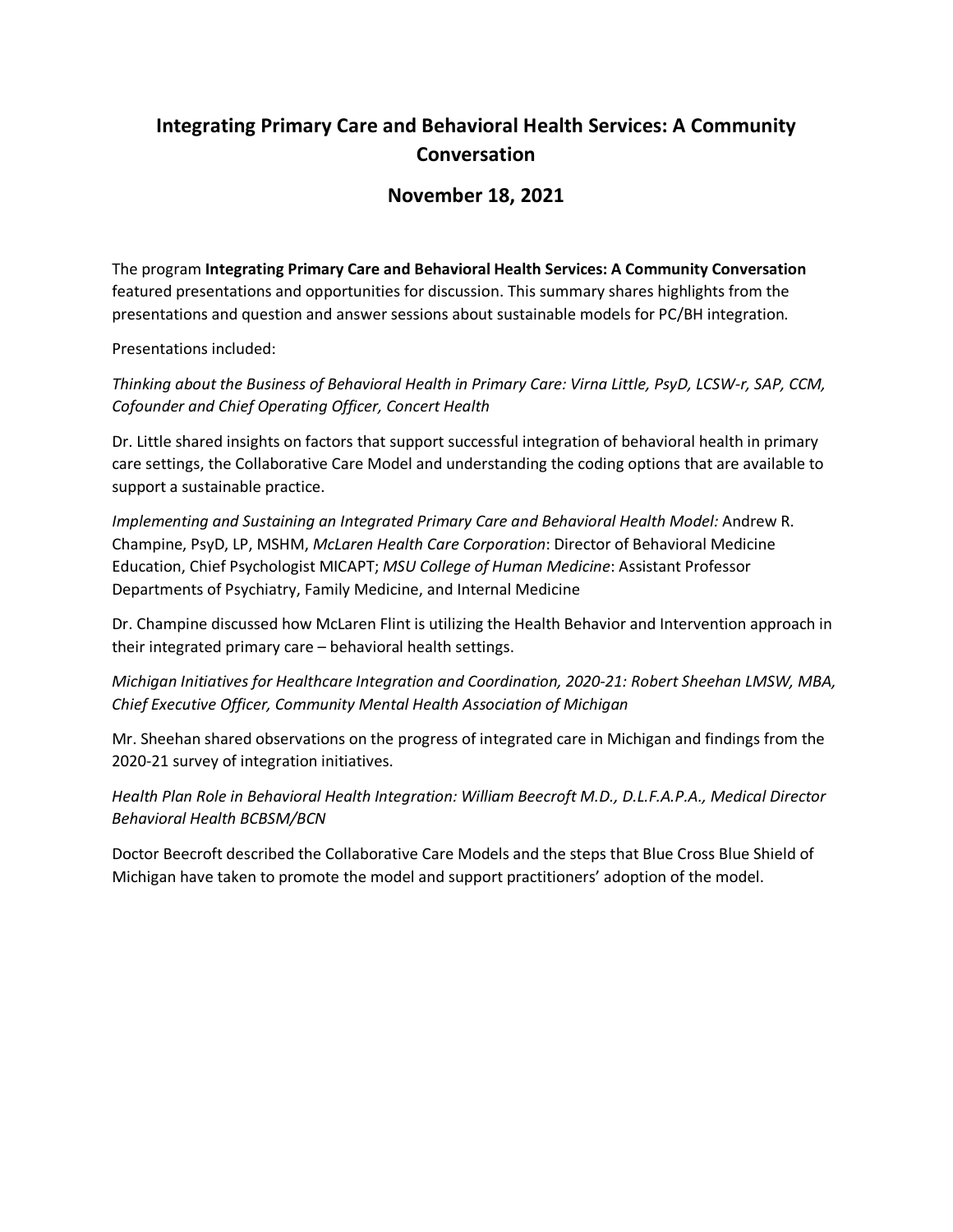## **Foundational considerations in integrating primary care include:**

- An organization-wide commitment to integration.
- Dedicated staff.
- Understanding the needs of your patient population.
- Developing a coherent strategy and goals to manage your population.
- Avoiding a "perpetual launch" during which you might be making some steps toward integration without an end goal.

## **Sustainability considerations:**

- Productivity is part of the sustainability picture, but it is often over- emphasized.
- Knowing the needs of your patient population is essential
- Be informed about what codes are available to you and how they apply to your setting.
- Collaborative care codes and monthly case rates offer flexibility and cover behavioral health and telephonic services under primary care.
- Your sustainability plan: Doctor Little suggests using a grid to capture information. What services are you providing? What is your payer mix? Who is providing the services? Use the grid to identify how you can be reimbursed by each payer for each service and provider. With a sustainability plan developed, workflows can be put in place and expectations set for providers in your primary care/behavioral health integrated setting.

## **Primary Care Behavioral Health (PCBH) Model:**

- The American Psychological Association reports that over one third of health care costs are associated with just six risk factors: tobacco use, poor diet, substance abuse, high BMI, high systolic blood pressure and high resting glucose levels. These factors all have behavioral determinants that can be addressed with health behavioral assessment and intervention (HBAI).
- HBAI is an evidenced-based, co-located, integrated approach utilized by McLaren Flint.
- HBAI services are psychological assessments and interventions that help patients manage physical health problems.
- Workflow: Evidence based assessment tool for all patients; warm handoff to behavioral health consultant.
- Model is sustainable using HBAI codes for billing services:
	- o 1 to 6 sessions allowed.
	- $\circ$  HBAI codes are not used when patient has a mental health diagnosis; CPT codes are used.
	- o Cannot be billed on the same day as a CoCM service.
- Some of the positive achieved using the HBAI approach include improvements in diet, exercise, weight management hypertension, lipid and blood glucose levels.
- Addressing behavioral health upstream impacts downstream costs.

### **Collaborative Care Model (CoCM)**

- Operates through a patient-centered care team with a registry.
- Team includes a PCP, behavioral health care manager (BHCM), and a consulting psychiatrist.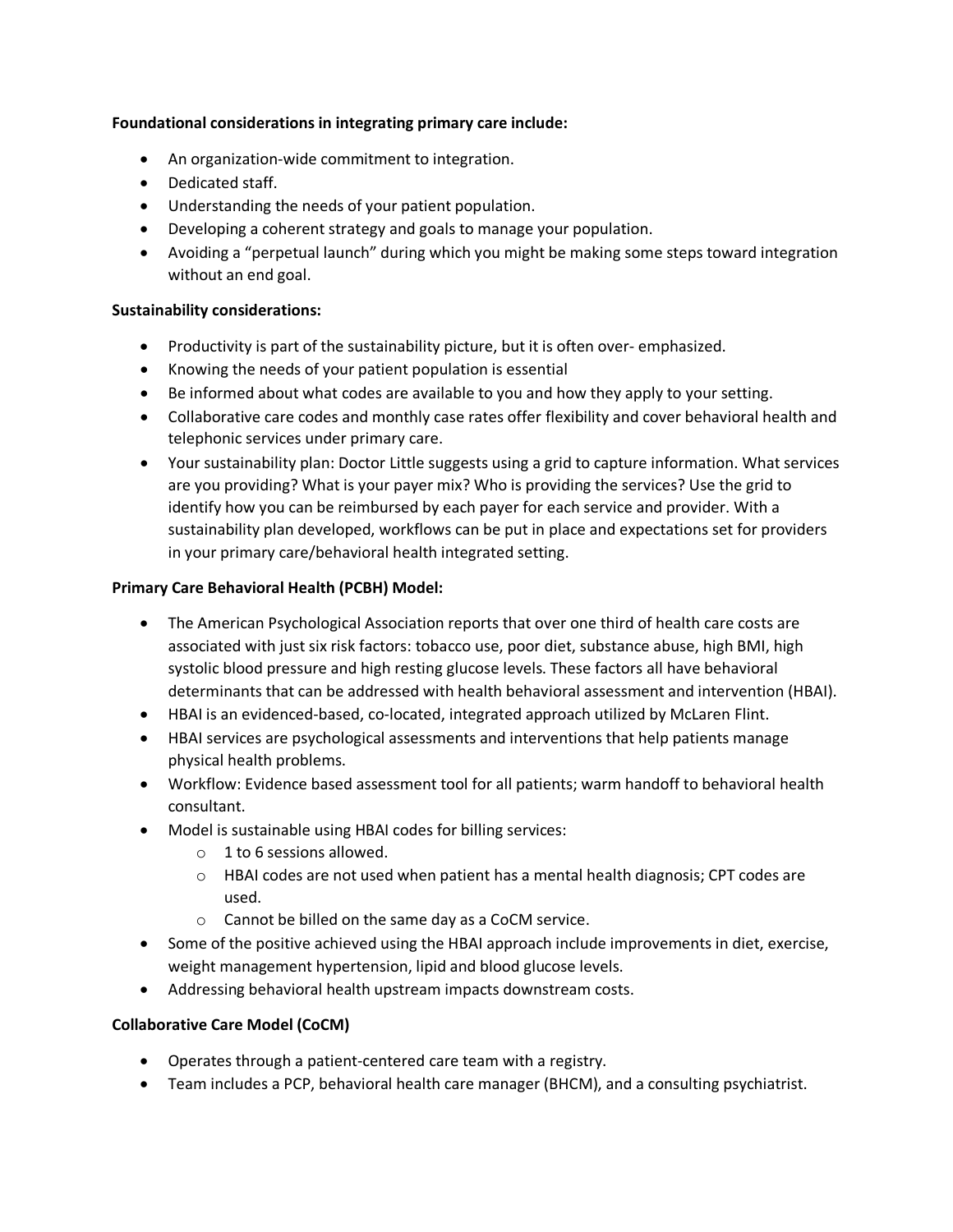- Psychiatrist and the care manager meet weekly typically by phone for 1-2 hours to review the BHCM's caseload of 40-60 patients with mental health/substance use issues identified through screening in the primary care clinic.
- BCBSM worked with CMS to implement CoCM in its HMO and fee for service and Medicaid products.

## **CoCM Implementation and Training**

- Team approach is new to many primary care practices.
- Curriculum designed with the Michigan Collaborative Care Support Team and University of Michigan for training. Training process includes an analysis of practice readiness.
- Incentives providing for enrolling patients and participating in the training.
	- $\circ$  295 practices trained in model, including 20 pediatric practices using a curriculum designed for pediatrics.
	- o 1200 providers.
	- o 8400 patients enrolled.
- Medical lead for CoCM can be physician, nurse practitioner, physician assistant.
- CoCM services are billed using Collaborative Care Codes.
- CoCM Impact:
	- Blue Cross Blue Shield (BCBSM) analysis revealed 14% of patients with behavioral health and physical health diagnoses consumed 28% of spending.
	- Spending on patient population has normalized.
	- Team approach with Care Managers have supported program enrollees in addressing social determinants of care.
- The Community Mental Health Association of Michigan's (CMHAM) Center for Healthcare Integration and Innovation conducts an annual a study of the healthcare integration initiatives led by Michigan's Community Mental Health Services Programs (CMH), the state's public Prepaid Inpatient Health Plans (PIHP), and providers within the CMH system.
- Results showed that more than 626 healthcare integration efforts were in operation in Michigan.
- The CMHs, PIHP, and providers involved in healthcare integration often pursue several efforts simultaneously.
- Each organization that responded to the survey reporting an average of over 20 healthcare integration initiatives.
- Work around physical health-informed behavioral health and intellectual/developmental disability (BHIDD) services, co-location, and identification of super-utilizers underscored the variety and maturity of these efforts.
- Michigan and the Capital Area Region have made tremendous progress in integrating services over the last five years.
- Focus on what patient populations are telling us has spurred innovation.
- Payment models and monthly case rates support integration.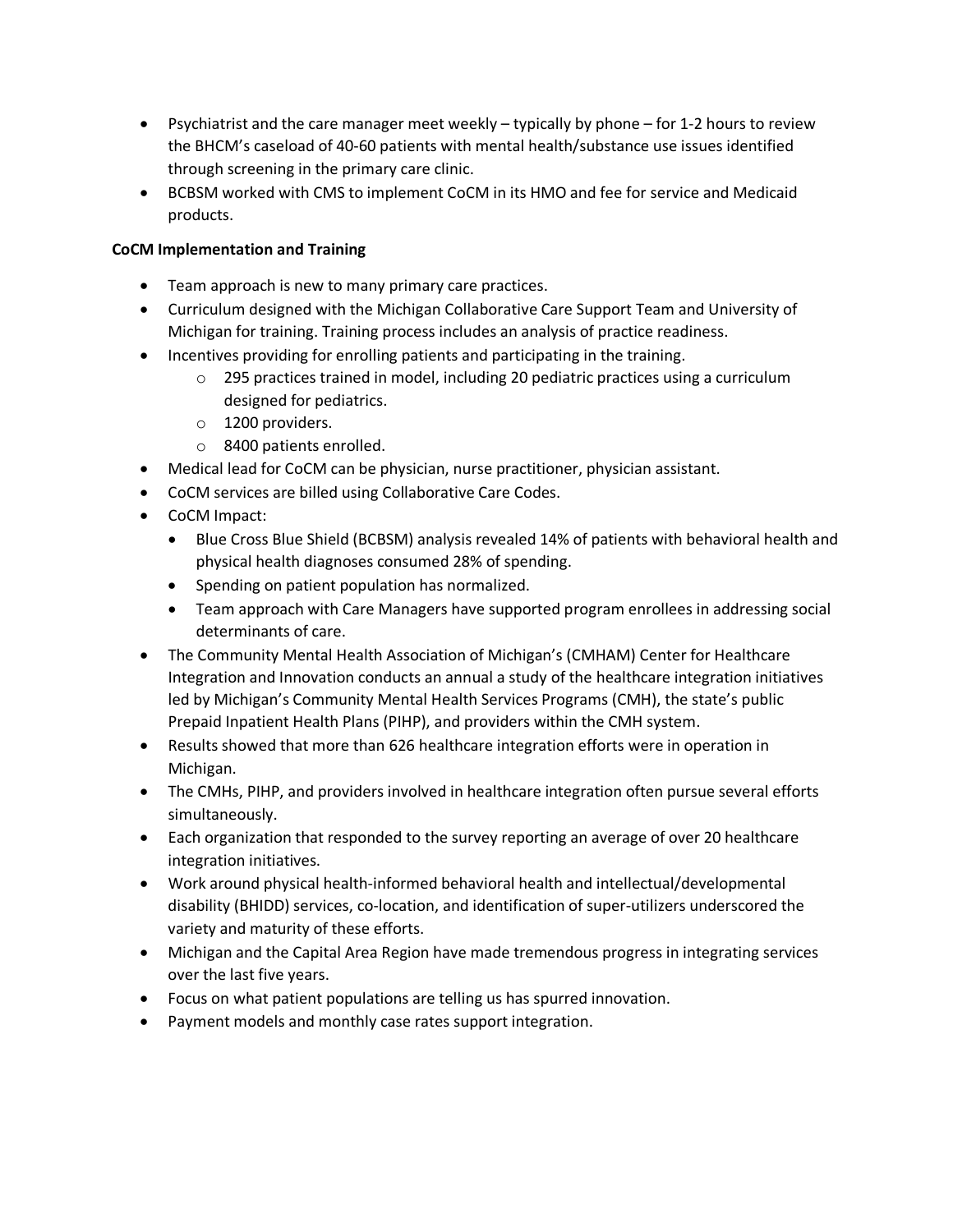### **Challenges and Opportunities - Common themes from our presenters:**

There are many evidence - based models for integration. One size does not fit all. It is important to know your patient population and identify the models that support their needs.

Whatever the model, integration requires culture change. Work in teams has not generally been the model for many primary care practitioners.

Training primary care providers, behavioral health providers and care managers about existing and emerging models is important to the process.

Developing pipelines of behavioral health providers is important to the success of integrative models.

It may be difficult for smaller practices to adopt integrative models. The Collaborative Care Model could be easier for small practices to adopt, with training and support.

We need to raise awareness of the work being done and the benefits of integrative care.:

- Educating federal and state policymakers and partnering with them to innovate could be beneficial to expanding and sustaining integrative care. As an example, BCBSM worked with CMS to extend use of the model to other populations in their program.
- We also need to share information with our elected officials in Congress and Michigan governments.

Upstream measures can reduce downstream costs, with positive clinical outcomes.

### **Discussion Groups**

Attendees participated in the breakout groups following the presentations and were asked to discuss the questions: *Several factors impact the sustainability of models that promote the integration of primary care and behavioral health service – billing and reimbursement, health workforce shortages and resources for practice transformation, to name a few. Which factor is most important now to your organization's integration efforts? What other issues come to mind when you think about expansion and sustainability of primary care/behavioral health models?* Each of the discussion groups highlighted issues related to the behavioral health workforce, including shortages, the need for a diverse, culturally aware workforce to address racial and ethnic disparities in access to services and outcomes, accessibility, and new models of care.

### **Resources:**

Doctor Little's slides, which include much information on coding can be found here: [https://www.capitalareahealthalliance.org/docs/Virna\\_Little\\_Slides\\_11-18-2021.pptx](https://www.capitalareahealthalliance.org/docs/Virna_Little_Slides_11-18-2021.pptx)

Information referenced by Doctor Champine on Health and Behavioral Intervention Coding can be found here: [APA HBAI Coding](https://www.apaservices.org/practice/reimbursement/health-codes/health-behavior)

*The Michigan Initiatives for Healthcare Integration and Coordination, 2020-21* can be found here: [Michigan Initiatives for Healthcare Integration and Coordination 2020-21](https://cmham.org/wp-content/uploads/2021/02/New-2020-2021-CHI2-Healthcare-Integration-final.pdf)

Doctor Beecroft's slides about CoCM can be found here: [https://www.capitalareahealthalliance.org/docs/William\\_Beecroft\\_slides\\_11-18-2021.pptx](https://www.capitalareahealthalliance.org/docs/William_Beecroft_slides_11-18-2021.pptx)